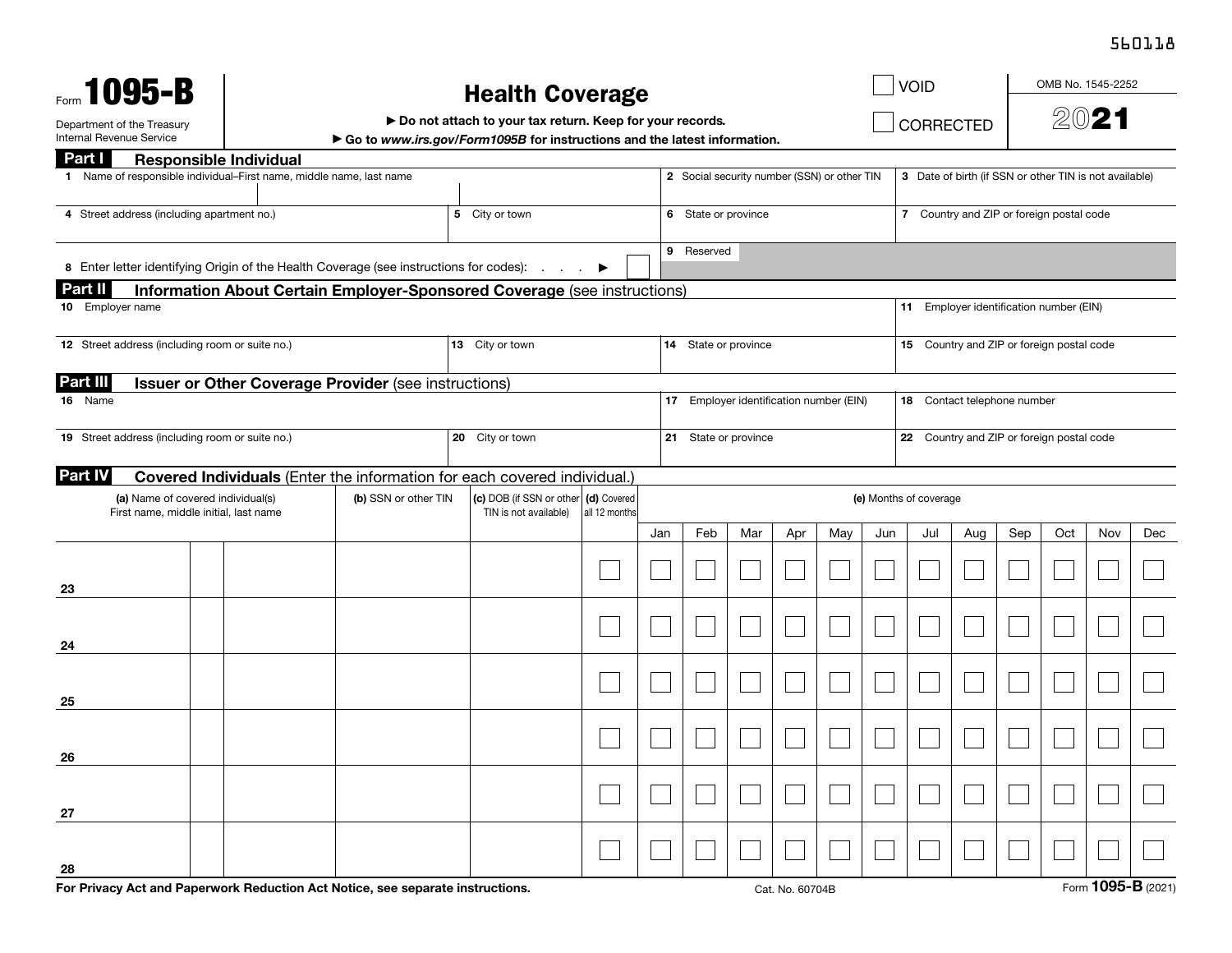## Instructions for Recipient

This Form 1095-B provides information about the individuals in your tax family (yourself, spouse, and dependents) who had certain health coverage (referred to as "minimum essential coverage") for some or all months during the year. Minimum essential coverage includes government-sponsored programs, eligible employer-sponsored plans, individual market plans, and other coverage the Department of Health and Human Services designates as minimum essential coverage.

Before 2019, individuals who did not have minimum essential coverage and did not qualify for an exemption from this requirement could be liable for the individual shared responsibility payment. Beginning in 2019, individuals will not be responsible for the individual shared responsibility payment because the payment amount is reduced to \$0. However, if individuals in your tax family are eligible for certain types of minimum essential coverage, you may not be eligible for the premium tax credit. For more information on the premium tax credit, see Pub. 974, Premium Tax Credit (PTC).

| ΊP |
|----|
|    |

*Providers of minimum essential coverage are required to furnish only one Form 1095-B for all individuals whose coverage is reported on that form. As the recipient of this Form 1095-B, you should provide a copy to other individuals covered under the policy if they request it for their records.*

Additional information. For additional information about the tax provisions of the Affordable Care Act (ACA), including the individual shared responsibility provisions, and the premium tax credit, see *www.irs.gov/ACA* or call the IRS Healthcare Hotline for ACA questions (800-919-0452).

Part I. Responsible Individual, lines 1-9. Part I reports information about you and the coverage.

Lines 2 and 3. Line 2 reports your social security number (SSN) or other taxpayer identification number (TIN), if applicable. For your protection, this form may show only the last four digits. However, the coverage provider is required to report your complete SSN or other TIN, if applicable, to the IRS. Your date of birth will be entered on line 3 only if line 2 is blank.

Line 8. This is the code for the type of coverage in which you or other covered individuals were enrolled. Only one letter will be entered on this line.

- A. Small Business Health Options Program (SHOP)
- B. Employer-sponsored coverage
- C. Government-sponsored program
- D. Individual market insurance
- E. Multiemployer plan
- F. Other designated minimum essential coverage
- G. Individual coverage health reimbursement arrangement (HRA)



TIP *If you or another family member received health insurance coverage through a Health Insurance Marketplace (also known as an Exchange), that coverage will generally be reported on a Form 1095-A rather than a Form 1095-B. If you or another family member received employer-sponsored coverage, that coverage may be reported on a Form 1095-C (Part III) rather than a Form 1095-B. For more information, see*  www.irs.gov/Affordable-Care-Act/Questions-and-Answers-About-Health-Care-Information-Forms-for-Individuals.

Line 9. Reserved.

Part II. Information About Certain Employer-Sponsored Coverage, lines 10–15. If you had employer-sponsored health coverage, this part may provide information about the employer sponsoring the coverage. This part may show only the last four digits of the employer's EIN. This part may also be left blank, even if you had employer-sponsored health coverage. If this part is blank, you do not need to fill in the information or return it to your employer or other coverage provider.

Part III. Issuer or Other Coverage Provider, lines 16–22. This part reports information about the coverage provider (insurance company, employer providing self-insured coverage, government agency sponsoring coverage under a government program such as Medicaid or Medicare, or other coverage sponsor). Line 18 reports a telephone number for the coverage provider that you can call if you have questions about the information reported on the form.

Part IV. Covered Individuals, lines 23–28. This part reports the name, SSN or other TIN, and coverage information for each covered individual. A date of birth will be entered in column (c) only if the SSN or other TIN is not entered in column (b). Column (d) will be checked if the individual was covered for at least 1 day in every month of the year. For individuals who were covered for some but not all months, information will be entered in column (e) indicating the months for which these individuals were covered. If there are more than six covered individuals, see Part IV, Continuation Sheet(s), for information about the additional covered individuals.